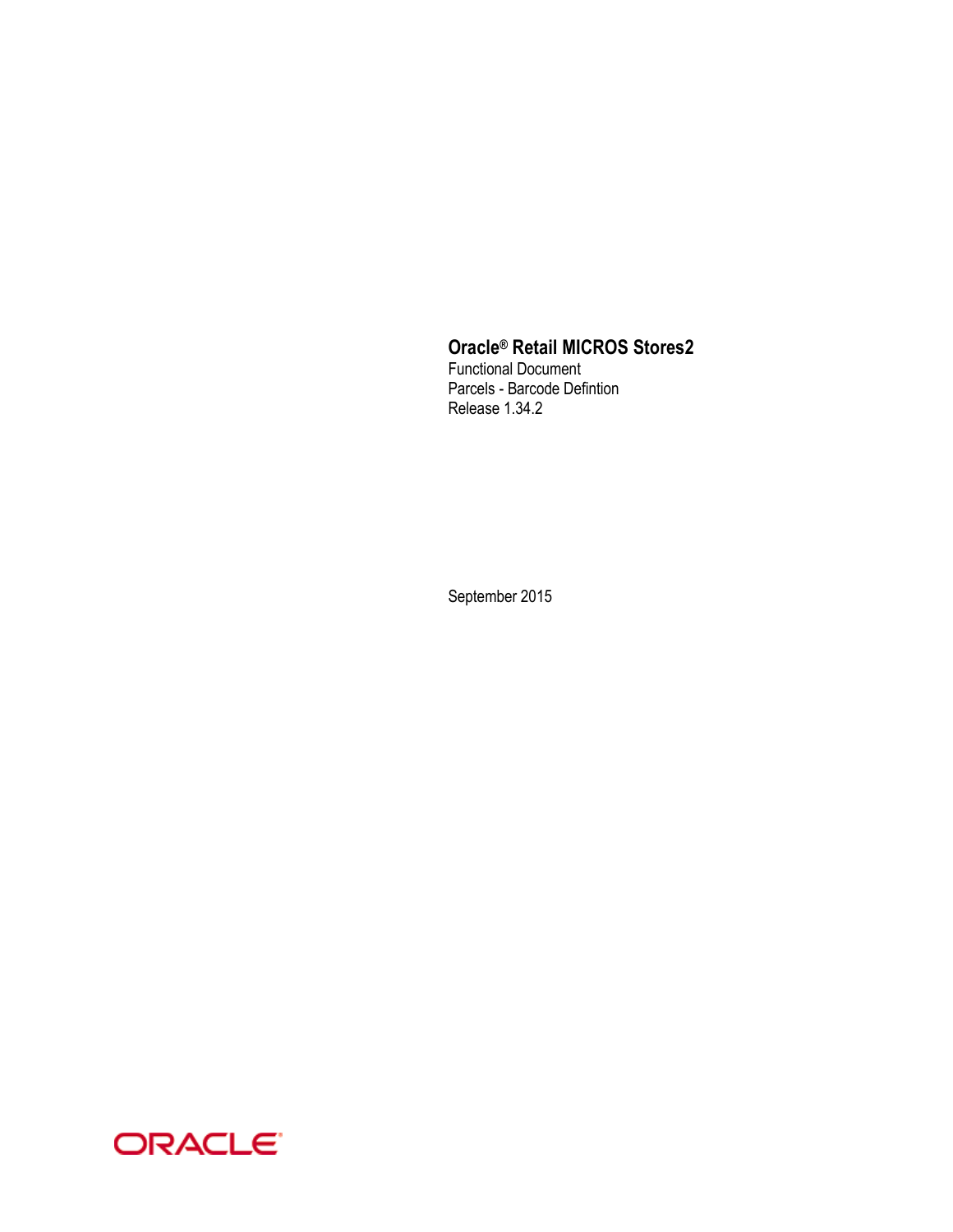#### Oracle® Retail MICROS Stores2 Functional Document, Parcels - Barcode Defintion, Release 1.34.2

#### Copyright © 2015, Oracle and/or its affiliates. All rights reserved.

Primary Author: Alessio Ossola

This software and related documentation are provided under a license agreement containing restrictions on use and disclosure and are protected by intellectual property laws. Except as expressly permitted in your license agreement or allowed by law, you may not use, copy, reproduce, translate, broadcast, modify, license, transmit, distribute, exhibit, perform, publish, or display any part, in any form, or by any means. Reverse engineering, disassembly, or decompilation of this software, unless required by law for interoperability, is prohibited.

The information contained herein is subject to change without notice and is not warranted to be error-free. If you find any errors, please report them to us in writing.

If this software or related documentation is delivered to the U.S. Government or anyone licensing it on behalf of the U.S. Government, then the following notice is applicable:

U.S. GOVERNMENT END USERS: Oracle programs, including any operating system, integrated software, any programs installed on the hardware, and/or documentation, delivered to U.S. Government end users are "commercial computer software" pursuant to the applicable Federal Acquisition Regulation and agency-specific supplemental regulations. As such, use, duplication, disclosure, modification, and adaptation of the programs, including any operating system, integrated software, any programs installed on the hardware, and/or documentation, shall be subject to license terms and license restrictions applicable to the programs. No other rights are granted to the U.S. Government.

This software or hardware is developed for general use in a variety of information management applications. It is not developed or intended for use in any inherently dangerous applications, including applications that may create a risk of personal injury. If you use this software or hardware in dangerous applications, then you shall be responsible to take all appropriate fail-safe, backup, redundancy, and other measures to ensure its safe use. Oracle Corporation and its affiliates disclaim any liability for any damages caused by use of this software or hardware in dangerous applications.

Oracle and Java are registered trademarks of Oracle and/or its affiliates. Other names may be trademarks of their respective owners.

Intel and Intel Xeon are trademarks or registered trademarks of Intel Corporation. All SPARC trademarks are used under license and are trademarks or registered trademarks of SPARC International, Inc. AMD, Opteron, the AMD logo, and the AMD Opteron logo are trademarks or registered trademarks of Advanced Micro Devices. UNIX is a registered trademark of The Open Group.

This software or hardware and documentation may provide access to or information on content, products, and services from third parties. Oracle Corporation and its affiliates are not responsible for and expressly disclaim all warranties of any kind with respect to third-party content, products, and services unless otherwise set forth in an applicable agreement between you and Oracle. Oracle Corporation and its affiliates will not be responsible for any loss, costs, or damages incurred due to your access to or use of third-party content, products, or services, except as set forth in an applicable agreement between you and Oracle.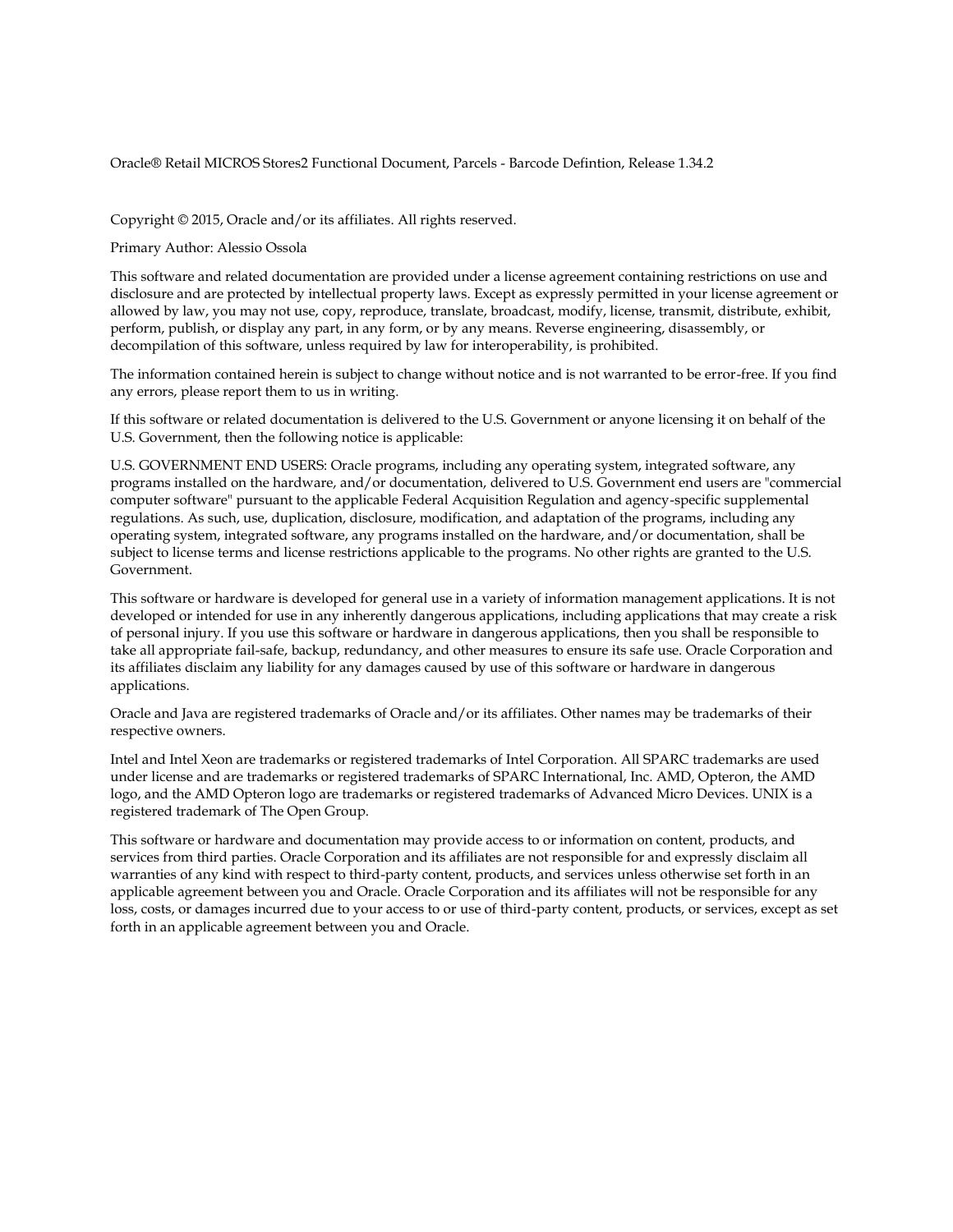**MICROS-Retail Italia Srl**  Con socio unico **Sede Legale**  Via Locarno, 1 I-20900 MONZA Tel. +39.039/2364.1 Fax +39.039/2364.310

# **TECHNICAL DOCUMENTATION**

*Stores2 - 1.34.2 - Parcels - Dynamic algorithm management for parcel barcode definition* 

> Report developed by: **MICROS-Retail srl with sole shareholder**

> > **Alessio Ossola**

Version 1.00 of 28/01/2014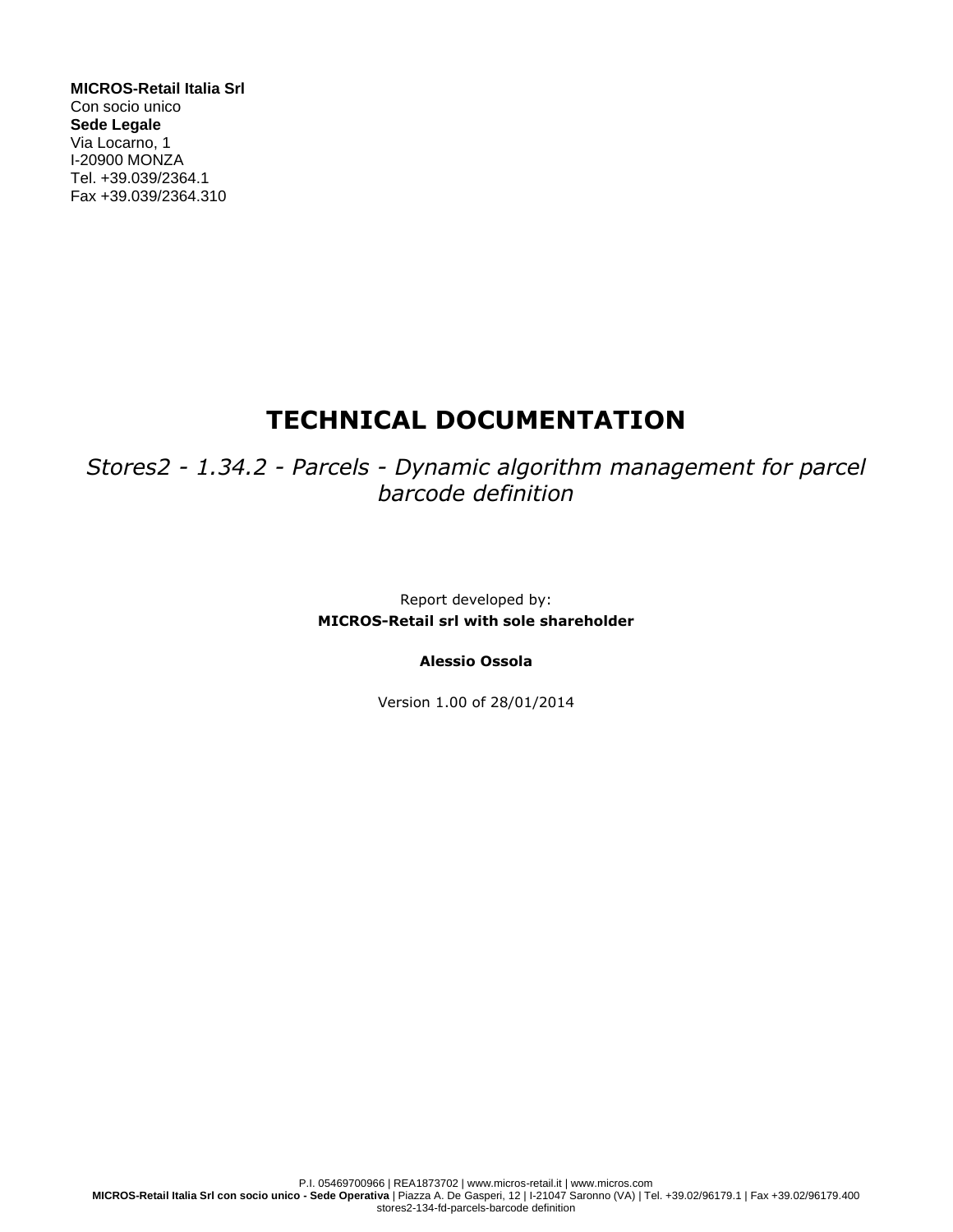# Table of contents

| 2 Dynamic algorithm management for parcel barcode definition 3 |  |  |  |
|----------------------------------------------------------------|--|--|--|
|                                                                |  |  |  |
|                                                                |  |  |  |
|                                                                |  |  |  |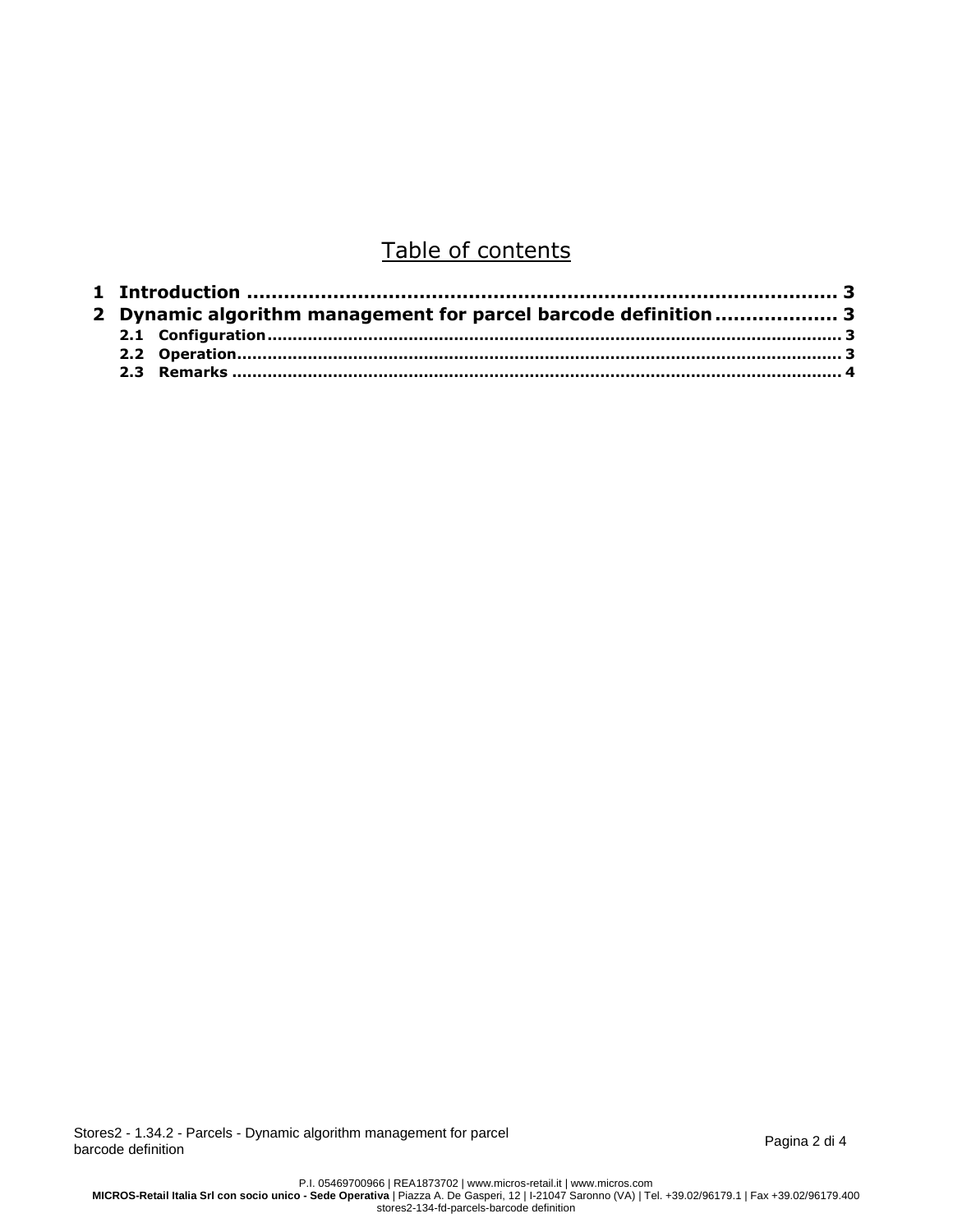<span id="page-4-0"></span>**Note: The rebranding for the latest version of this documentation set is in development as part of post MICROS acquisition activities. References to former MICROS product names may exist throughout this existing documentation set.** 

## **1 Introduction**

This change is used to define rules for parcel barcode generation.

## <span id="page-4-1"></span>**2 Dynamic algorithm management for parcel barcode definition**

#### <span id="page-4-2"></span>*2.1 Configuration*

The possibility to select a custom procedure for parcel barcode calculation method has been added to General parameters, Barcodes section. By selecting this method and clicking on compose it will be possible to define how to compose the barcode.

| $\boldsymbol{\mathsf{x}}$<br><b>Generazione barcodes colli</b> |                |  |                  |                  |  |  |  |  |
|----------------------------------------------------------------|----------------|--|------------------|------------------|--|--|--|--|
|                                                                |                |  |                  |                  |  |  |  |  |
| Inizio                                                         |                |  | <b>Abilitato</b> | Conferma         |  |  |  |  |
|                                                                |                |  | K                |                  |  |  |  |  |
|                                                                | 3              |  |                  |                  |  |  |  |  |
| З                                                              | 4              |  | V                | Annulla          |  |  |  |  |
| 7                                                              | 2              |  | V                |                  |  |  |  |  |
|                                                                | $\overline{2}$ |  |                  |                  |  |  |  |  |
| 9                                                              | 4              |  | И                |                  |  |  |  |  |
|                                                                |                |  |                  |                  |  |  |  |  |
|                                                                |                |  |                  |                  |  |  |  |  |
|                                                                |                |  | 2 22             | Lunghez Prefisso |  |  |  |  |

**Prefisso:** mandatory, it can vary from 1 to 4 alphanumeric characters;

**Nodo:** 3 characters which indicate the Stores2 node code;

**Alias:** numeric code with a maximum of 4 characters defined in the geographic node master data;

**Anno:** can have a value assigned with 2 or 4 characters (2014 or 14);

**Mese:** 2 fixed characters which indicate the month (from 01 to 12);

**Progressivo:** mandatory numeric sequential code;

**Check digit:** 1 character enableable only if the defined total length, excluding this field, is 12 characters and if the prefix is numeric. By enabling this field the generated barcode will be an EAN13;

#### <span id="page-4-3"></span>*2.2 Operation*

The program will generate the data permanently during the barcode generation phase.